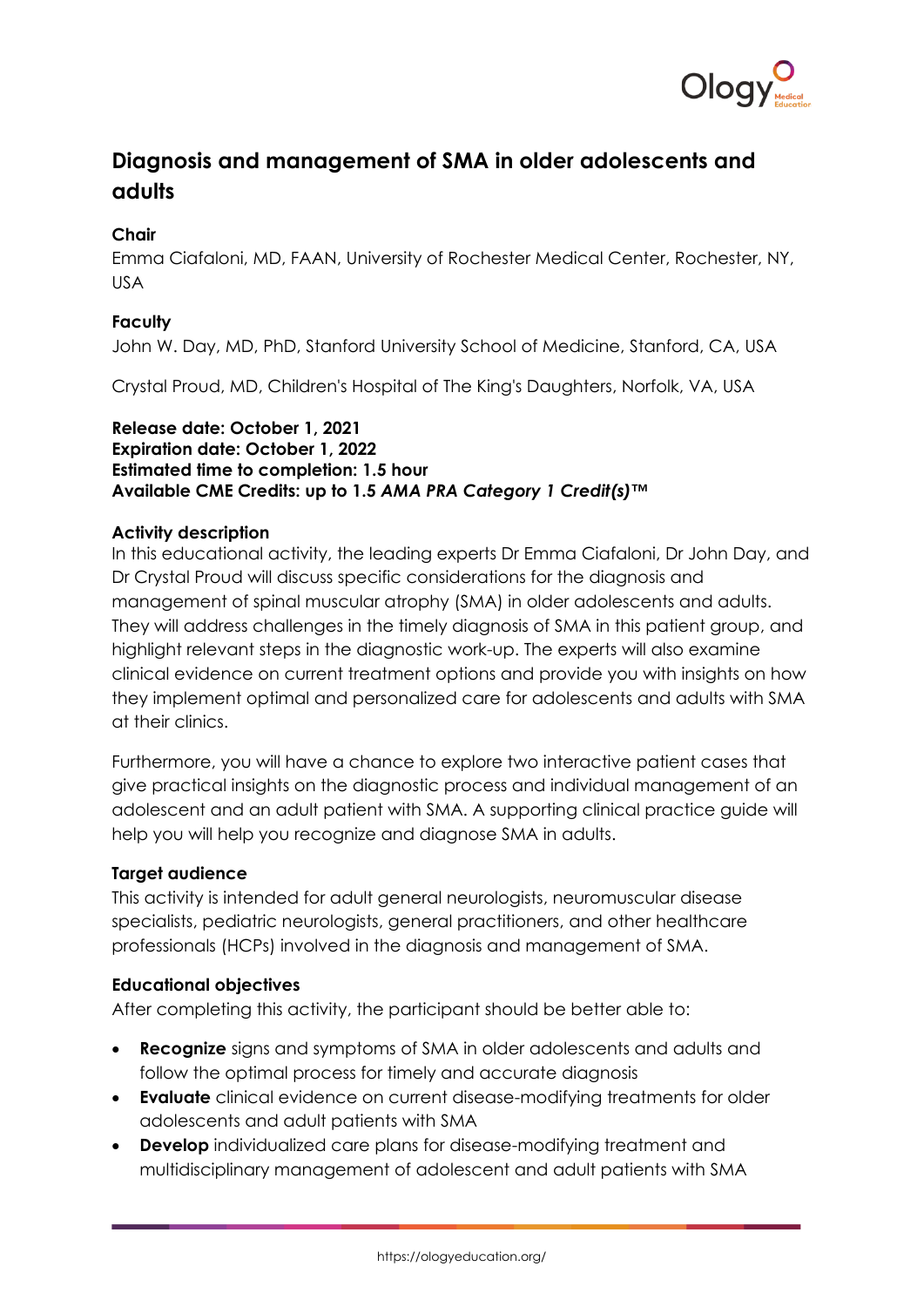

• **Discuss** considerations for the transition of patients with SMA from pediatric to adult care providers and referral processes

## **Joint accreditation statement**

In support of improving patient care, this activity has been planned and implemented by the Postgraduate Institute for Medicine and Ology Medical Education. Postgraduate Institute for Medicine is jointly accredited by the Accreditation Council for Continuing Medical Education (ACCME), the Accreditation Council for Pharmacy Education (ACPE), and the American Nurses Credentialing Center (ANCC), to provide continuing education for the healthcare team.



## **Physician continuing medical education**

The Postgraduate Institute for Medicine designates this enduring material for a maximum of up to 1.5 *AMA PRA Category 1 Credit(s)™*. Physicians should claim only the credit commensurate with the extent of their participation in the activity.

# **Method of participation and request for credit**

There are no fees for participating in, and receiving CME/CE credit for, this activity.

In order to claim credit, participants must complete the following procedures during the period October 1, 2021, through October 1, 2022:

- 1. Read the educational objectives, accreditation information, and faculty disclosures
- 2. View the webcast, interactive patient cases and practice guide
- 3. Take the post-activity test and complete the evaluation
- 4. Indicate the number of credits earned and download the certificate of CME credit

#### **Disclosure of conflicts of interest**

Postgraduate Institute for Medicine (PIM) requires instructors, planners, managers, and other individuals who are in a position to control the content of this activity to disclose any real or apparent conflict of interest (COI) they may have as related to the content of this activity. All identified COI are thoroughly vetted and resolved according to PIM policy. PIM is committed to providing its learners with high quality activities and related materials that promote improvements or quality in healthcare and not a specific proprietary business interest of a commercial interest.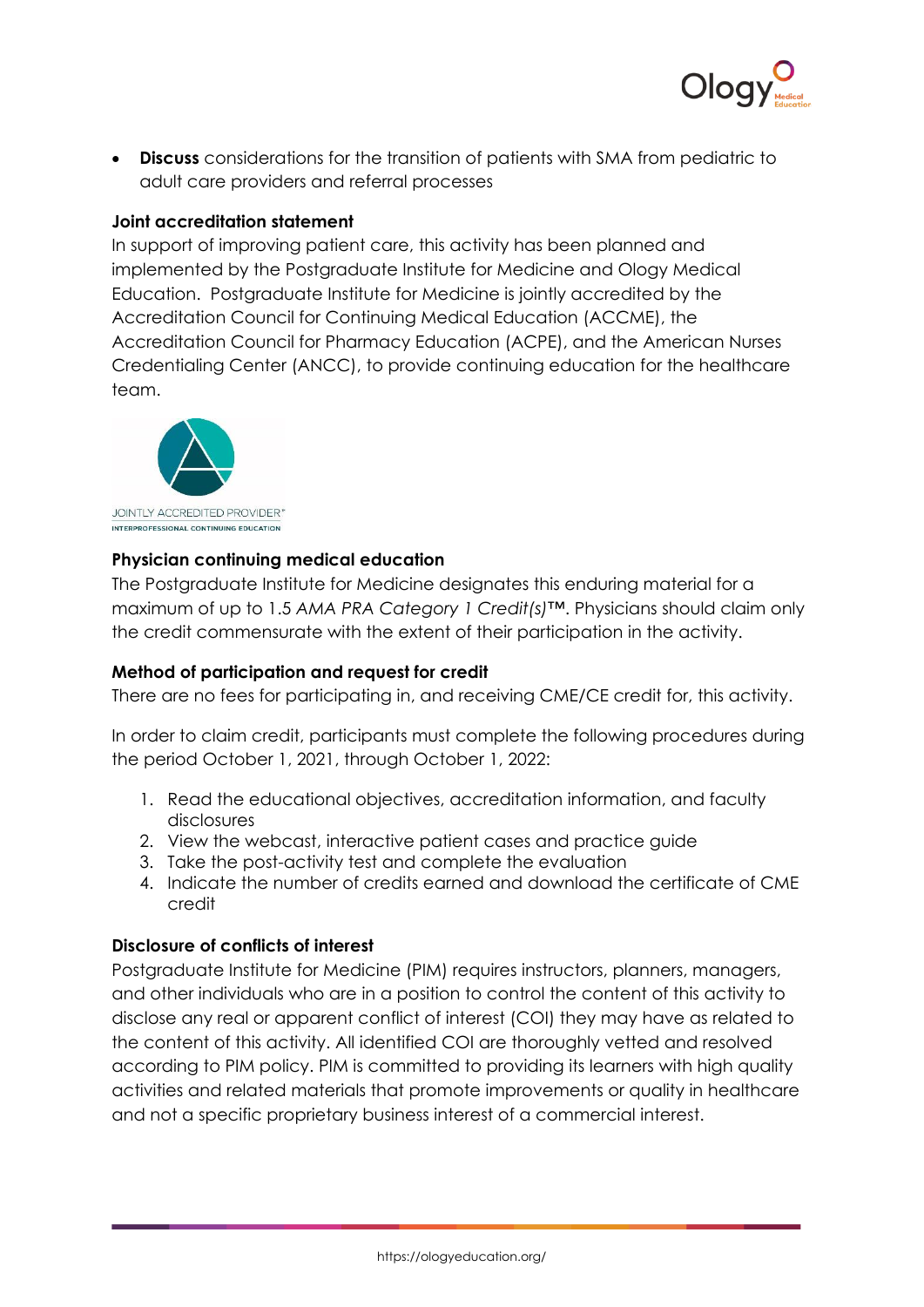

| <b>Faculty</b>           | <b>Relationship identified with:</b>    |
|--------------------------|-----------------------------------------|
| Emma Ciafaloni, MD, FAAN | Consultant for: Alexion, Dyne, Janssen, |
|                          | Sarepta                                 |
|                          | Contracted researcher for: HR           |
|                          | Healthcarel, Novartis, Sarepta          |
|                          | <b>Royalties: Oxford Press</b>          |
| John W. Day, MD, PhD     | Advisor for: Cure CMD, Cure SMA,        |
|                          | Foundation Building Strength for        |
|                          | Nemaline Myopathy, Muscular             |
|                          | Dystrophy Association, Parent Project   |
|                          | Muscular Dystrophy, SMA Foundation      |
|                          | Advisory board for: AMO Pharma,         |
|                          | Avidity Biosciences, Biogen,            |
|                          | Cytokinetics, Novartis, Novartis Gene   |
|                          | Therapies, Roche/Genentech              |
|                          | Pharmaceuticals, Sarepta Therapeutics,  |
|                          | <b>Scholar Rock</b>                     |
|                          | Consultant for: Affinia Therapeutics,   |
|                          | Audentes Therapeutics, Ionis            |
|                          | Pharmaceuticals, Pfizer                 |
|                          | Grant recipient for: Audentes, Biogen,  |
|                          | Cytokinetics, Ionis Pharmaceuticals,    |
|                          | Novartis Gene Therapies, Pfizer, Roche  |
|                          | Pharmaceuticals, Sanofi-Genzyme,        |
|                          | Sarepta Therapeutics, Scholar Rock      |
| Crystal Proud, MD        | Consultant for: AveXis/Novartis Gene    |
|                          | Therapies, Biogen, Genentech/Roche,     |
|                          | Sarepta, Scholar Rock                   |
|                          | Contracted researcher for: AMO          |
|                          | Pharma, Astellas, AveXis/Novartis Gene  |
|                          | Therapies, Biogen, CSL Behring,         |
|                          | Fibrogen, Pfizer, PTC Therapeutics,     |
|                          | Sarepta, Scholar Rock                   |
|                          | Speakers bureau: AveXis/Novartis Gene   |
|                          | Therapies, Biogen                       |

# **Planners and managers**

The PIM planners and managers have nothing to disclose. The Ology Medical Education planners and managers have nothing to disclose.

# **Provider information**

Jointly provided by Postgraduate Institute for Medicine and Ology Medical Education.



Postgraduate Institute<br>for Medicine